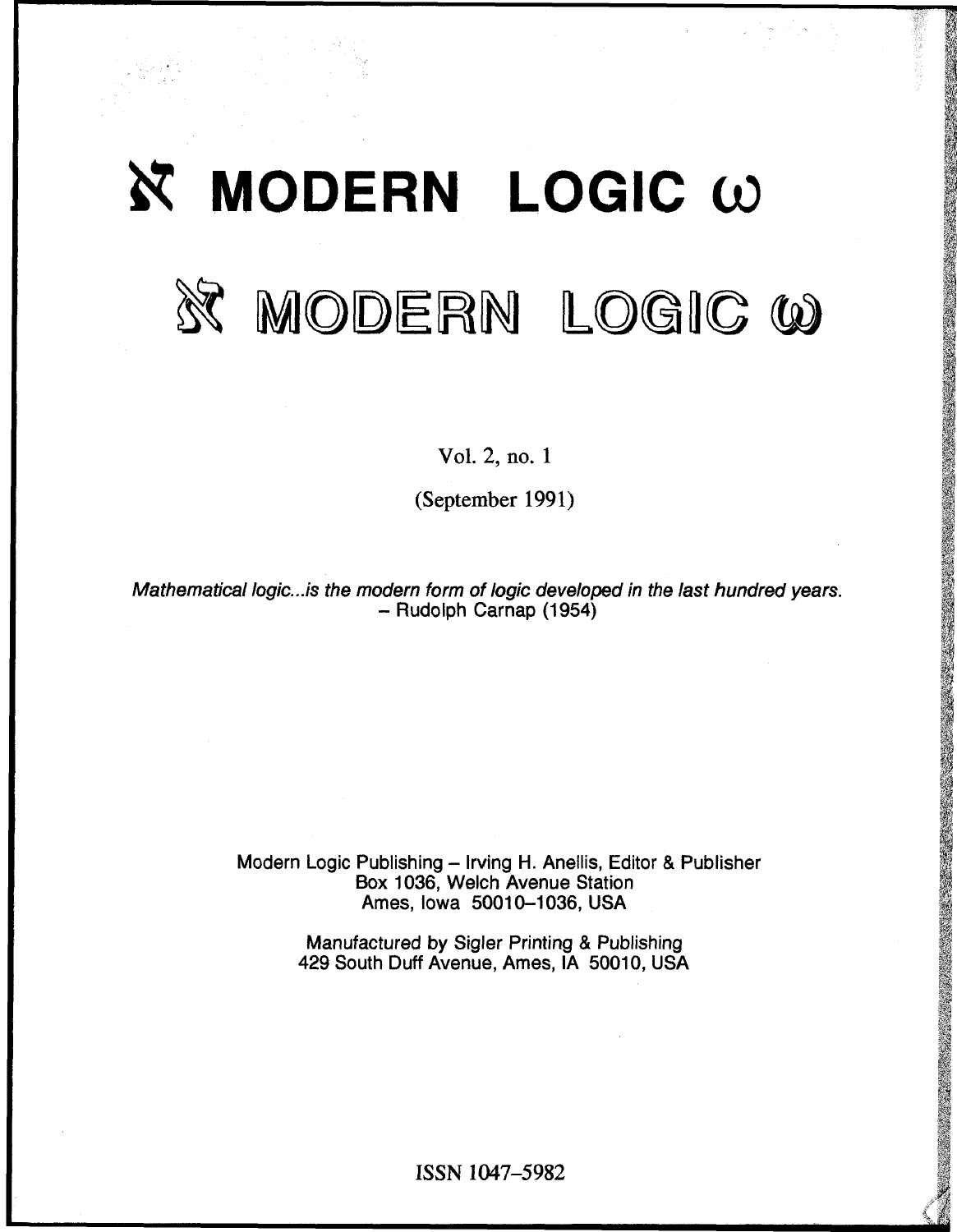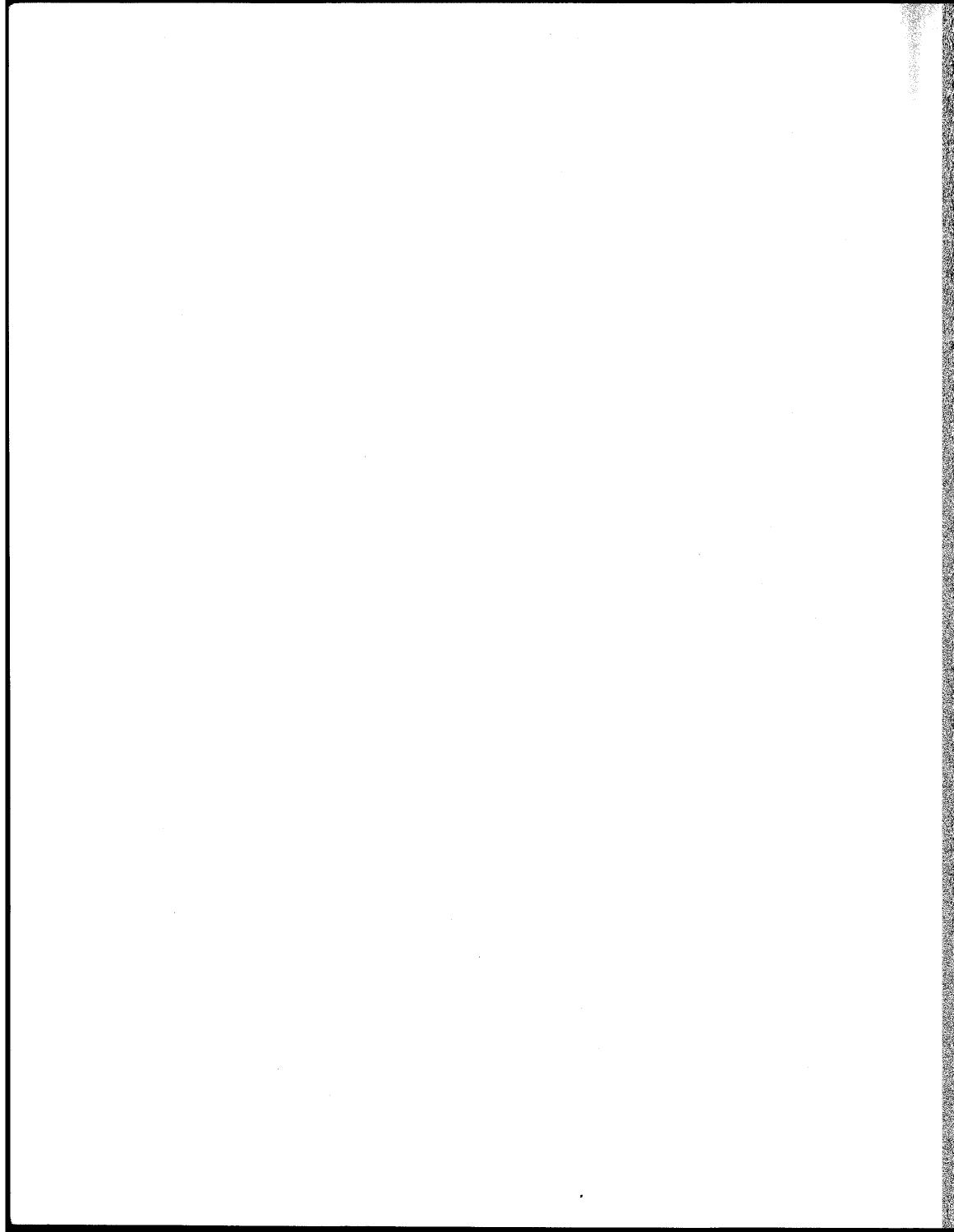## **Modern Logic ω**  $\mathbf{X}$

International Journal of the History of Mathematical Logic, Set Theory, and Foundations of Mathematics

Revue International d'Histoire de Logique Mathématique, Théorie des Ensembles et des Fondements des Mathématiques

Internationale Zeitschrift für Geschichte der mathematischen Logik, Mengenlehre und Grundlagen der Mathematik

Международный Журнал по Истории Математической Логики, Теории Множеств и Оснований Математики

Rivista Internazionale di Storia della Logica Matematica, Teoria degli Insiemi e Fondamenti di Matematica

Revista internacional de historia de la lógica matemática, teoría de conjuntos y fundamentos de las matemáticas

Volume 2, no. 1

(September 1991)

Modern Logic Publishing -Irving H. Anellis, Publisher, Henry Kormin, Executive Administrator Box 1036, Welch Avenue Station Ames, Iowa 50010 -1036, USA © tel.: 515 - 292-7499 ; e-mail: fl.mlp@ISUMVS

Manufactured by Sigler Printing & Publishing 429 South Duff Avenue, Ames, IA 50010, USA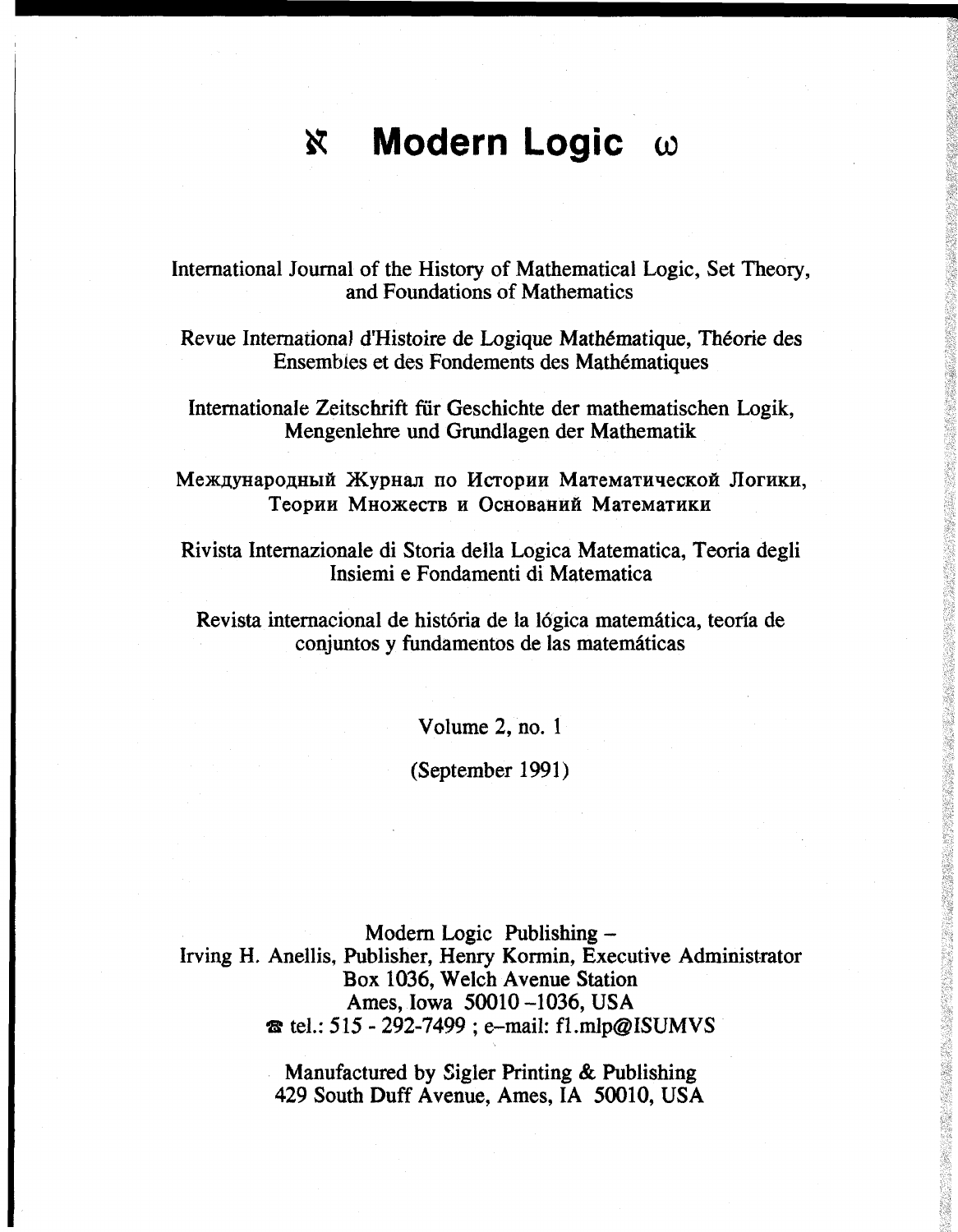#### $\mathbf x$ **Modern Logic ω**

International Journal of the History of Mathematical Logic, Set Theory, and Foundations of Mathematics

Subscriptions. Information concerning subscriptions should be sent to: Modern Logic Publishing, Box 1036, Welch Avenue Station, Ames, IA 50010-1036, USA. Individuals residing in Eastern Europe and the USSR who do not have convertible currency readily available may send their subscriptions to Valentine A. Bazhanov at the address given below. Institutional subscribers may contact their journals subscription service. Subscriptions: Individuals; Volume I (1990- 1991) - US\$35 (add US\$15 for air mail delivery outside the Americas); Volume 2 (1991-1992) - US\$35 (add US\$20 for air mail delivery outside the Americas); Institutions: US\$100.

Published by Modern Logic Publishing, Dr. Irving H. Anellis, Editor & Publisher; Henry Kormin, Executive Administrator: Box 1036, Welch Avenue Station, Ames, IA 50010-1036, USA. Manufactured by Sigler Printing & Publishing, 429 South Duff Avenue, Ames, IA 50010, USA.

© Modern Logic Publishing, 1991

vol. 2, no. 1 (Spring 1991)

ISSN 1047-5982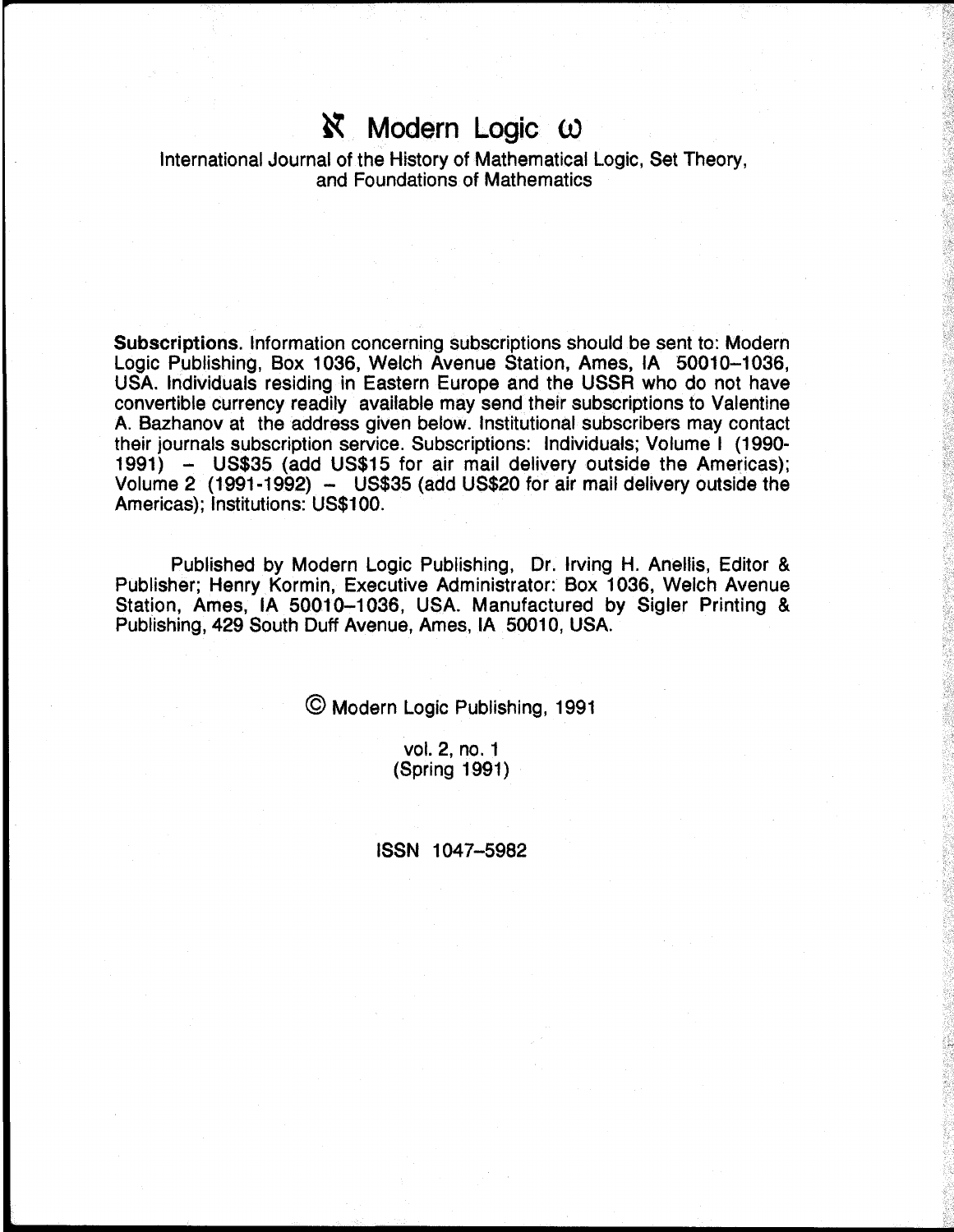## **Modern Logic w**

## International Journal of the History of Mathematical Logic, Set Theory, and Foundations of Mathematics

## Editorial Board

EDITOR: Irving H. ANELLIS (BOX 1036, Welch Avenue Station, Ames, IA 50010 1036, USA; BITNET address: f1.mlp@ISUMVS) (English, Russian / General Logic, Proof Theory, 20.-cent., Logic in the USSR; 03Bxx, 03Fxx)

CO-EDITOR: Thomas L. DRUCKER (Department of Mathematics, Dickinson College, Carlisle, PA 17013, USA) (English, French / Categorical Logic,

Model Theory and Nonstandard Models; 03G30, ОЗСхх, ОЗНхх) ASSOCIATE EDITORS:

- Francine F. ABELES (Department of Mathematics and Computer Science, Kean College SCNJ, Union, N.J. 07083, USA ; e-mail: CPSF01@TURBO.Kean. EDU) (Reviews Editor)
- Evandro AGAZZI (Séminaire de Philosophie, Université de Fribourg Suisse, Miséricorde, CH-1700, Fribourg, Switzerland) (Italian, English, French, German, Spanish, Portuguese / Axiomatics and Foundations of Mathematics, Peano and his School; 03B30)

Valentine A. BAZHANOV [B.A. Бажанов] (Инст. Философии, Казански Государственный Университет, ул. Ленина, 18, Казань, СССР 420008) [ = Institute of Philosophy, Kazan State University, ul. Lenin,18, Kazan, USSR 420008]) (Russian, English / Paraconsistent Logics, Modal Logics, Multiple-valued Logics, 19. - 20.century Logic in Russia & USSR; 03B45, 03B50)

- Peter N. GABROVSKY (Department of Computer Science, California State University at Northridge, Northridge, CA 91330, USA) (English, Polish, Russian / Recursion Theory, Programming Logic & Computer Science; 03DXX, 03B70, 68QXX)
- Volker PECKHAUS (Institut für Philosophie der Universität Erlangen-Nümberg, Bismarckstraße 1, D-8520, Erlangen, Germany; BITNET: Volker.Peckhaus @CNVE.RRZE.UNI-ERLANGEN.DBP.DE) (German / Algebraic Logic; 03Gxx)
- Wim RUITENBURG (Department of Mathematics, Statistics & Comuter Science, Marquette University, Milwaukee, Wl 53233-2189, USA; e-mail address: wimr@marque.mu.edu) (Dutch, English, German, French / Constructive logic & mathematics, intuitionism, topos theory, constructive algebra; 03F50, 03F55, 03F65; 03G30)
- John C. SIMMS (Department of Mathematics, Statistics & Computer Science, Marquette University, Milwaukee, WI 53233-2189, USA; Internet: johns@ math.mscs.mu.edu) (English, German, French, Japanese / Set theory; ОЗЕхх, 04-хх)